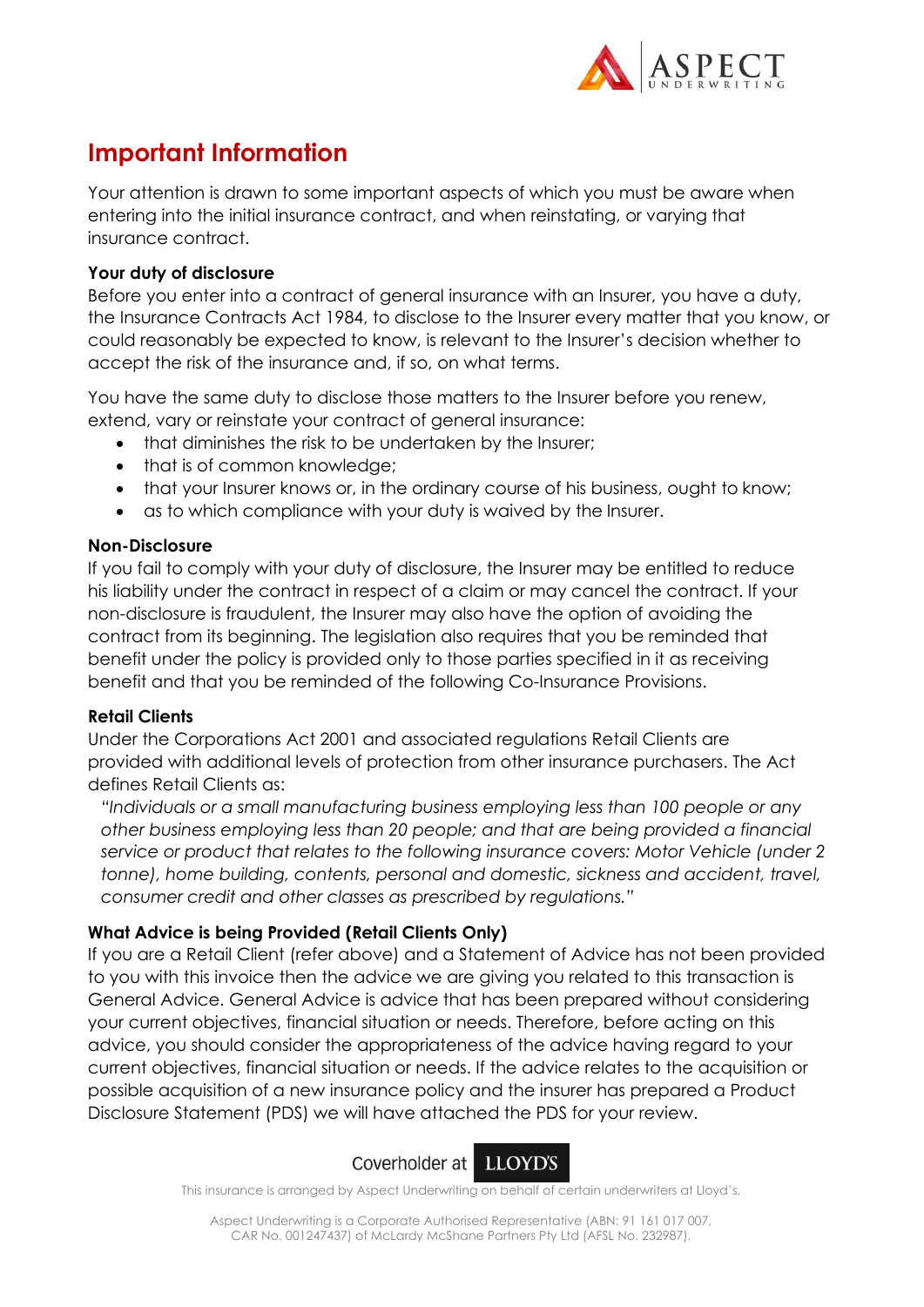

You should consider the PDS prior to making the decision to purchase the product. Further information regarding the income we have been paid by the insurer for this transaction is available upon request.

## **Other Parties' Interest**

The contract only covers the interest in the property on the Named Insured and does not extend to cover the interest of any Third Party in such property.

## **Underwriting Agents and Wholesale Brokers**

In some cases, we access insurance products via Underwriting Agents and Wholesale Brokers rather than directly with the insurer. In such cases should you wish to access the Financial Services Guide of the Underwriting Agency or Wholesale Broker please contact us and we will arrange to have a copy sent to you.

## **Electronic Delivery of Disclosure Notices**

Please note that where possible we prefer to provide all correspondence and disclosure notices (including Financial Services Guide and Product Disclosure Statements) to you electronically via email or links to websites etc. If you have provided your email address to Us we will typically use that email address for all correspondence and disclosure notices. Should you not wish to be sent disclosure documents electronically please advise us and we will update our records accordingly.

### **Co-Insurance Provisions**

Insurance policies such as those covering Fire, Marine Insurance etc. on buildings, contents, business interruption contain a Co-Insurance clause which applies when the property covered is not insured for at least 90% of its true value at the time cover is arranged. If your property is insured for less than 90% of its value you are considered as being your own insurer for the difference and share the risk proportionately.

# **Third Party Interest (Financiers & Mortgagees)**

You must inform the interests of all third parties to be covered by this insurance. Their interests may not be protected unless they are noted in this policy schedule.

### **Subrogation Agreement**

Where another person is liable to compensate you for any loss or damage otherwise covered by the policy but you have agreed with that person either before or after the loss or damage occurred that you would not seek to recover any monies from that person, you will not be covered under the Policy for any such loss or damage.

### **Public Liability Insurance**

Where Public Liability Insurance is the subject matter or part thereof the schedule of cover outlined overleaf, the contract is on a "claims occurring basis". Should the subject matter of this insurance be Professional Indemnity Insurance, the contract will be on a "claims made basis" and not "claims occurring basis".



This insurance is arranged by Aspect Underwriting on behalf of certain underwriters at Lloyd's.